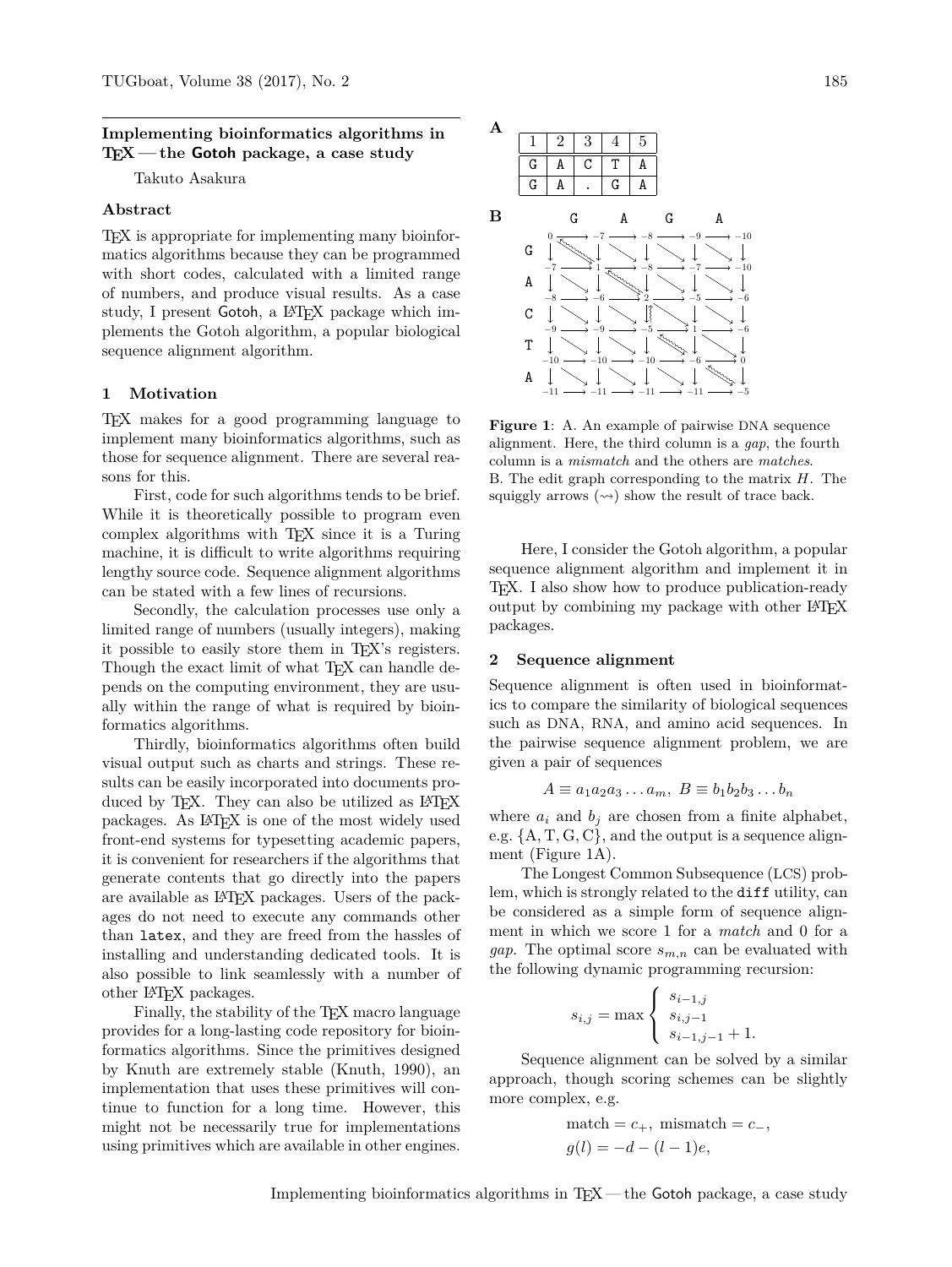where  $c_+, c_-, d, e$  are fixed integers, and  $g(l)$  is a penalty for an *l*-length *gap*. One of the most wellknown solutions for the problem is the Needleman– Wunsch algorithm [\(Needleman and Wunsch, 1970;](#page-2-1) [Waterman, Smith, and Beyer, 1976\)](#page-2-2), which calculates the optimal score using the recursion:

$$
H_{i,j} = \max \begin{cases} H_{i-1,j-1} + c_{ij} \\ H_{i-k,j} + g(k) \\ H_{i,j-k} + g(k) \end{cases} (1)
$$

where

$$
c_{ij} = \begin{cases} c_+ & \text{if } a_i = b_j \pmod{2} \\ c_- & \text{otherwise} \end{cases}
$$
 (match).

After calculating the entries of the dynamic programming matrix *H*, an optimal alignment can be obtained by trace back of the edit graph (Figure [1B](#page-0-0)).

#### **3 The Gotoh package**

Whereas the Needleman–Wunsch algorithm requires  $O(m^2n)$  time, the Gotoh algorithm [\(Gotoh, 1982\)](#page-2-3) solves the same problem in  $O(mn)$  time. The Gotoh package is an implementation of this algorithm. It is available from CTAN.

# **3.1 Algorithm**

The Gotoh algorithm uses the following formulae transformed from Equation [\(1\)](#page-1-0):

$$
M_{i+1,j+1} = \max\left\{M_{ij}, I_{ij}^x, I_{ij}^y\right\} + c_{ij}
$$

where

$$
I_{i+1,j}^x = \max\left\{M_{ij} - d, I_{ij}^x - e, I_{ij}^y - d\right\}
$$

and

 $I_{i,j+1}^y = \max \{ M_{ij} - d, I_{ij}^y - e \}.$ 

An optimal alignment can be obtained by trace back of the three edit graphs corresponding to the matrices  $M, I^x, I^y$ . I omit the details.

#### **3.2 Usage and features**

The Gotoh package provides two commands: \Gotoh for executing the algorithm and \GotohConfig for setting parameters with a key–value interface. The package is implemented with only primitives specified by Knuth and some LATEX macros; it also requires the xkeyval package [\(Adriaens, 2014\)](#page-2-4).

The usage of **\Gotoh** is simple (Figure [2\)](#page-1-1). This command takes two sequences, assigns the optimal score to \GotohScore, and returns the alignment to \GotohResultA and \GotohResultB. Macros to store the score and results can be changed with the \GotohConfig command as follows.

\GotohConfig{ score = \GotohScore, result  $A = \text{NotohResultA}$ . result  $B = \{GotohResultB\}$ 

- **A** \Gotoh{\sequence A\}{\sequence B\}
- B \Gotoh{ATCGGCGCACGGGGA}{TTCCGCCCACA} \texttt{\GotohResultA} \\ \texttt{\GotohResultB}
- <span id="page-1-0"></span>**C** ATCGGCGCACGGGGGA TTCCGCCCAC.....A

<span id="page-1-1"></span>Figure 2: Usage of **\Gotoh.** A. Command syntax. B and C. Simple example input and its output. This alignment was calculated with the default parameters of the Gotoh package, which are shown in Equation [\(2\)](#page-1-2), and the optimal score is  $-6$ .

The Gotoh package by default uses the scoring parameters:

<span id="page-1-2"></span>
$$
c_{+} = 1, \ c_{-} = -1, \ d = 7, \ e = 1. \tag{2}
$$

They also can be set with **\GotohConfig** as follows. \GotohConfig{

 $match = 1$ , mismatch =  $-1$ ,  $d = 7$ ,  $e = 1$ }

#### **3.3 Collaborating with TEXshade**

TEXshade is a LATEX package designed for typesetting, shading, and labeling preprocessed sequence alignments [\(Beitz, 2000\)](#page-2-5). This package is also available from CTAN. The Gotoh package can be easily combined with this package.

For example, suppose you define the following macros in the preamble of a IAT<sub>EX</sub> document.

```
% output file
\newwrite\FASTAfile
\def\writeFASTA#1{%
  \immediate\write\FASTAfile{#1}}
```

```
% print alignment
\newcommand{\PrintAlignment}[3][\relax]{%
  \Gotoh{#2}{#3}%
  \immediate\openout\FASTAfile=\jobname.fasta
  \writeFASTA{> Seq 1ˆˆJ\GotohResultA}%
  \writeFASTA{> Seq 2ˆˆJ\GotohResultB}%
  \immediate\closeout\FASTAfile
  \texshade{\jobname.fasta}#1\endtexshade}
```
At this point, by simply including \PrintAlignment in the document, the Gotoh algorithm is executed, the result is formatted by TEXshade, and is output directly in your article (Figure [3\)](#page-2-6).

Note that \PrintAlignment communicates between the two packages via a FASTA file, a simple and standard bioinformatics format for recording sequences. This is because TEXshade does not have any user interface to read sequences directly from LATEX sources [\(Beitz, 2011\)](#page-2-7). Even so, this macro requires only one latex execution.